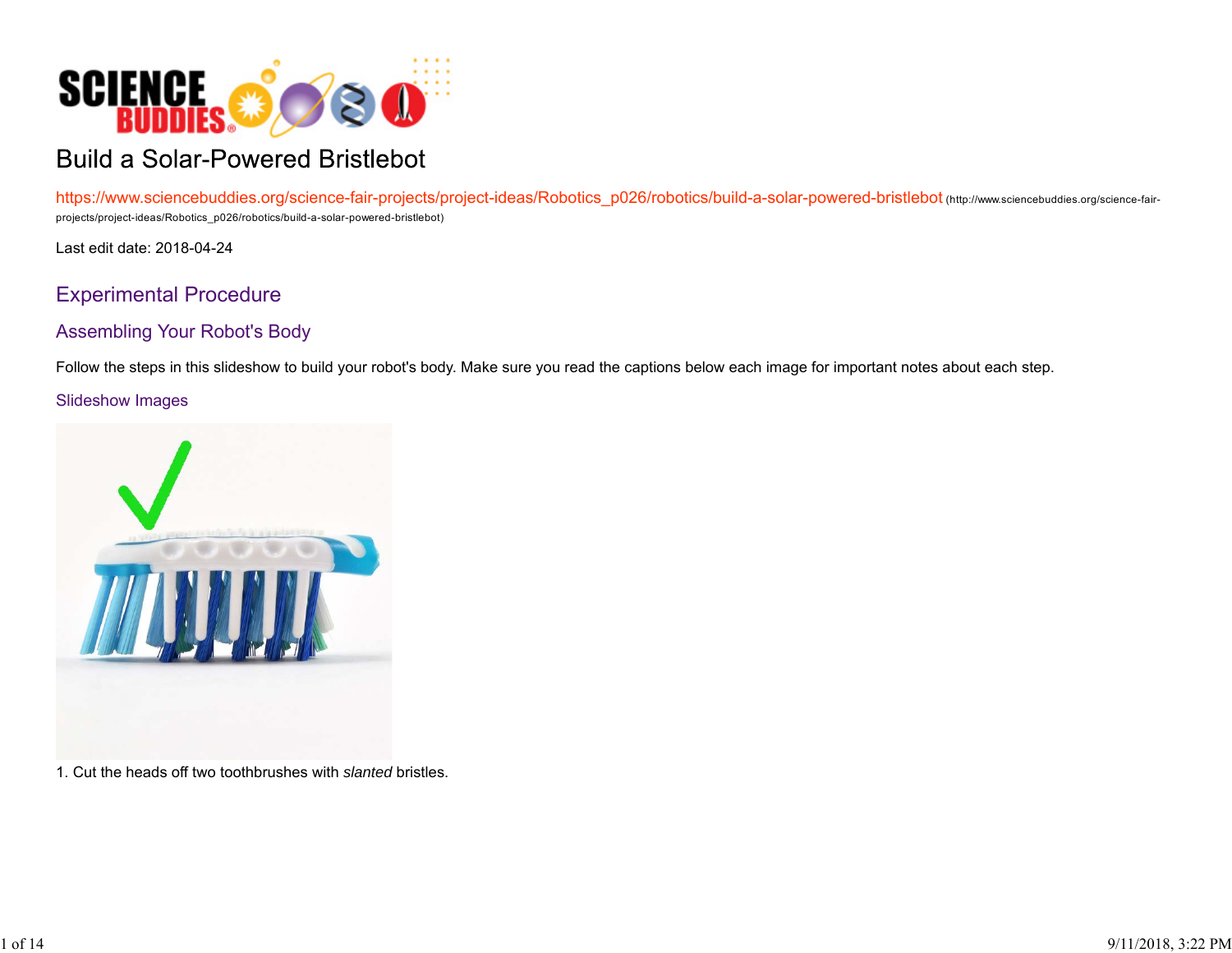

2. Do *not* use toothbrushes with straight bristles for this project, or your robot will not work.



3. Peel the paper backing off the bottom of the breadboard to expose the sticky tape.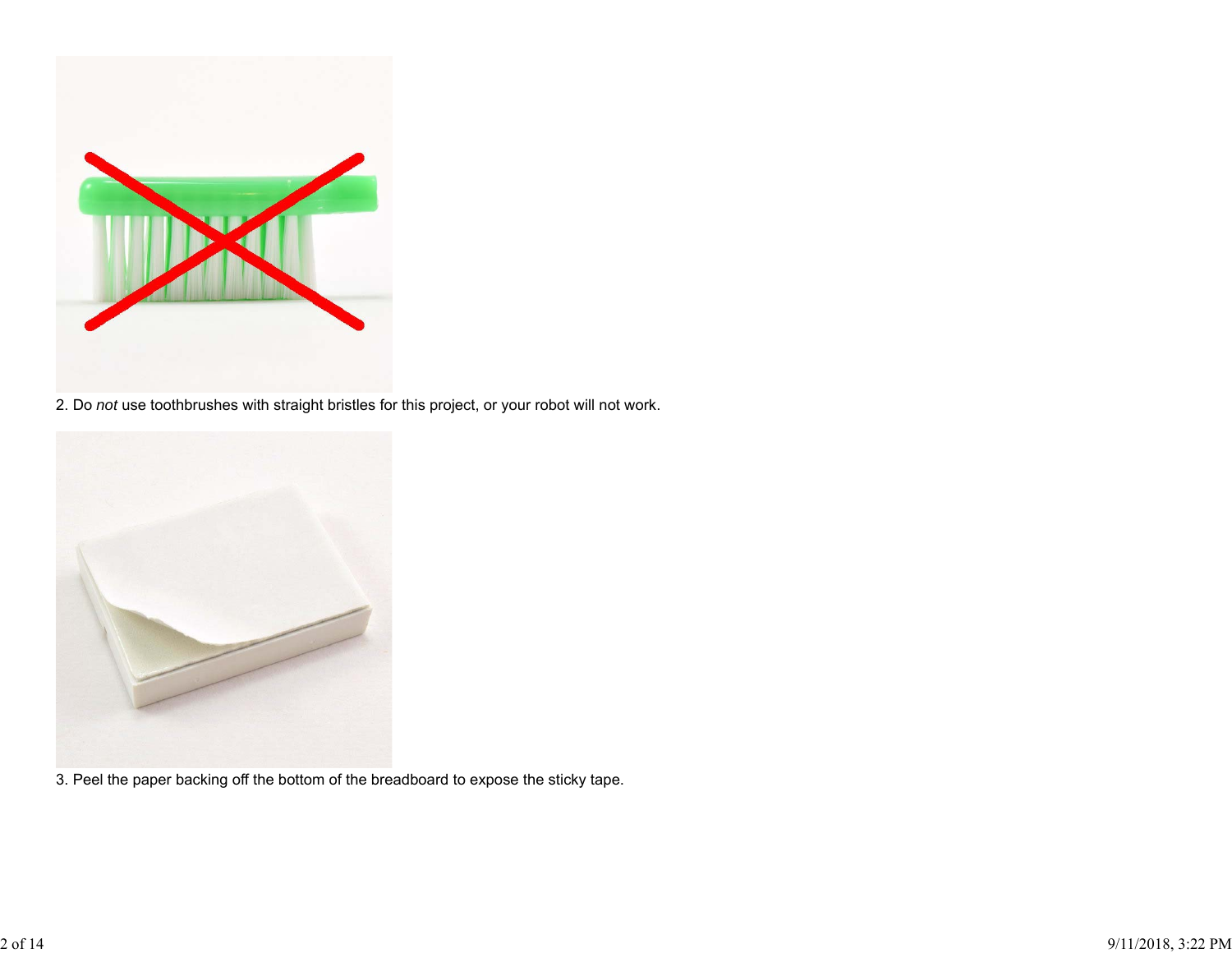

4. Mount the battery holder to the sticky tape, as shown. Make sure it is centered on the breadboard.



5. Insert the AAA batteries into the battery holder. Press the flat ends of the batteries up against the metal springs.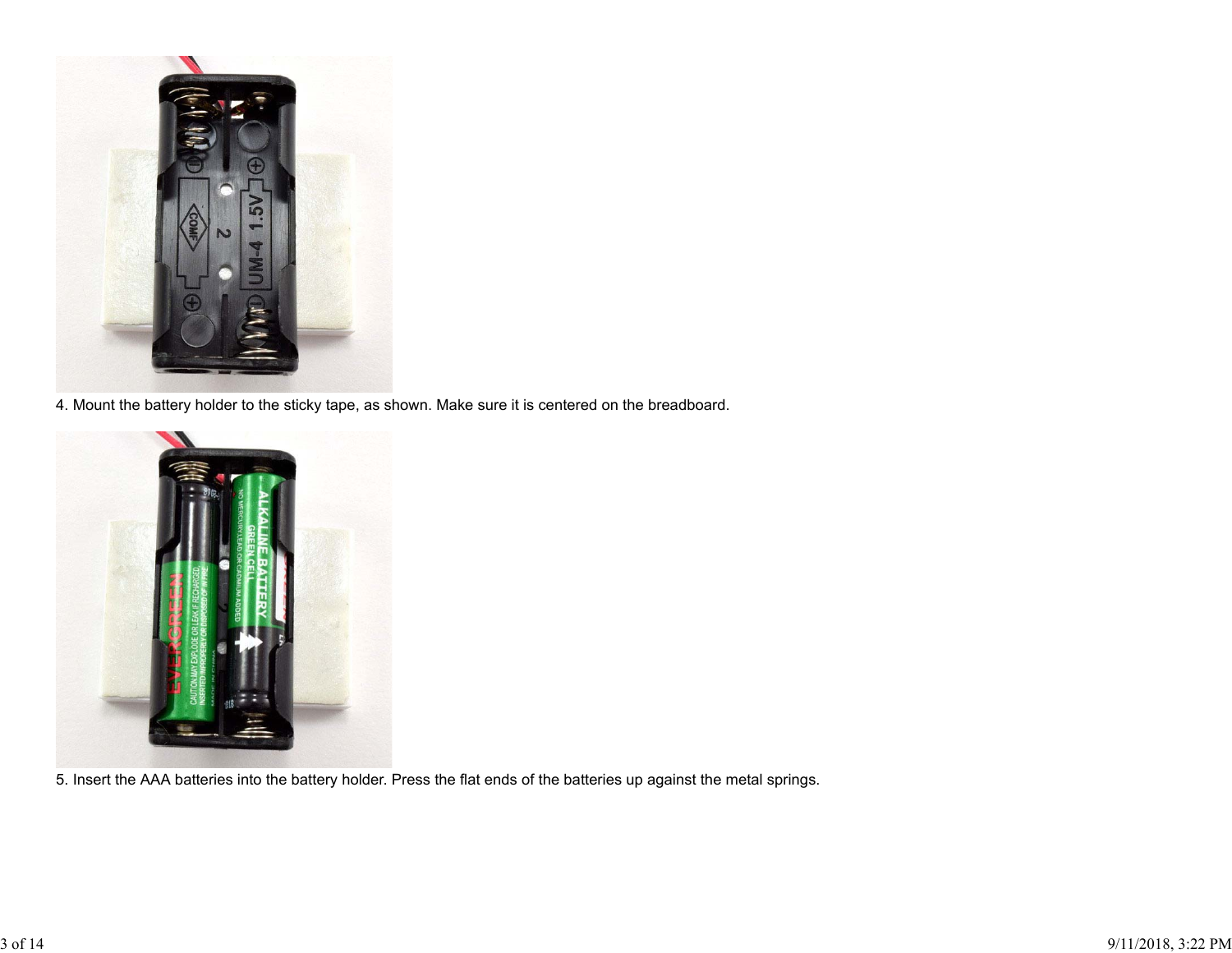

6. Attach the two toothbrush heads on either side of the battery holder. Make sure to mount them symmetrically.



7. Attach the two vibration motors to the sides of the breadboard using double-sided foam tape. Make sure the small weights on the motors can spin freely and not get stuck.

End of Slideshow Images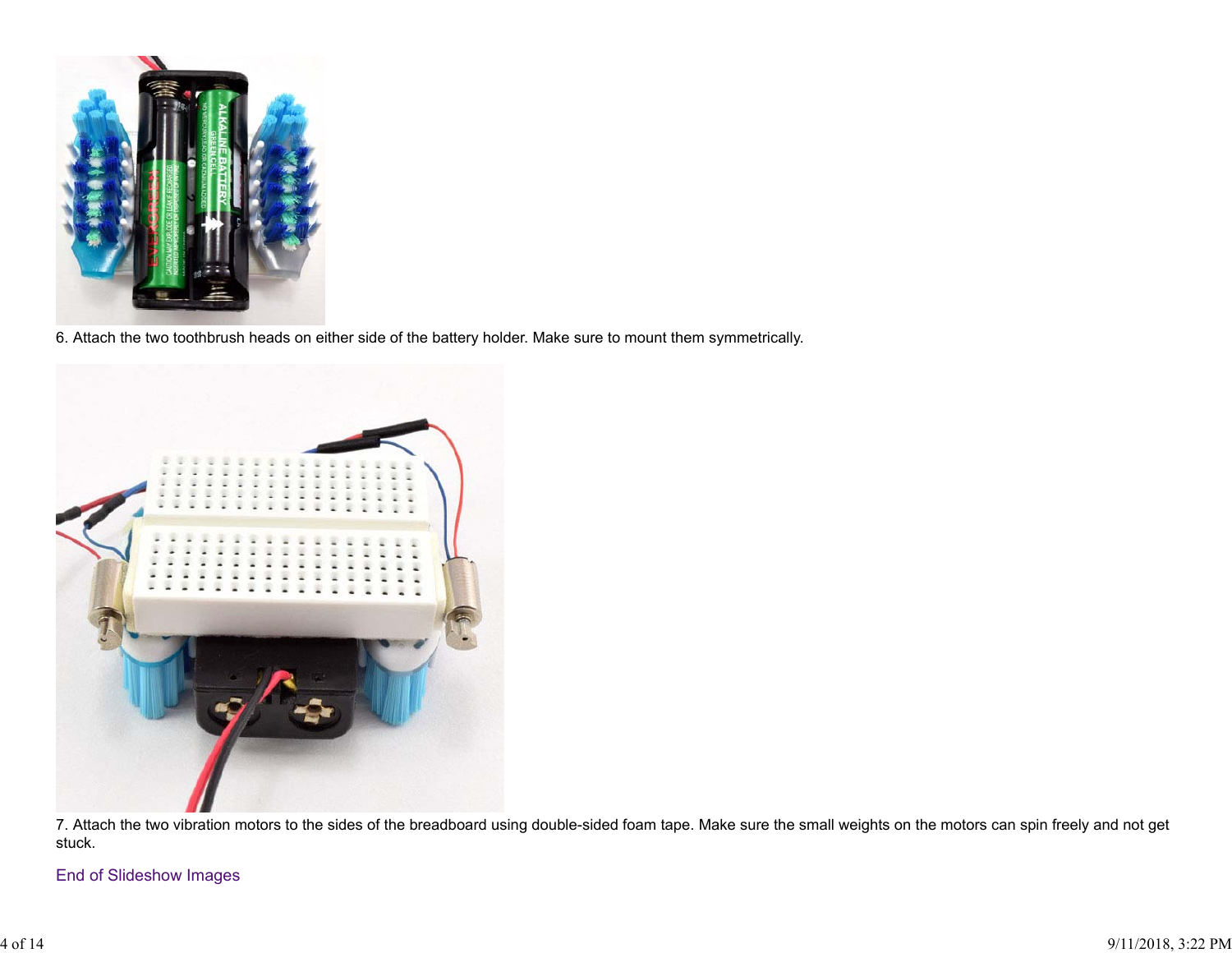## Assembling Your Robot's Circuit

If you have never used a breadboard before, you should refer to the Science Buddies resource How to Use a Breadboard (http://www.sciencebuddies.org/science-fair-projects /references/how-to-use-a-breadboard) before you continue. Build the circuit on your robot's breadboard by following along with the slideshow. Make sure you read the captions below each image for important notes about each step.

#### Slideshow Images



1. Identify these parts in your bristlebot kit.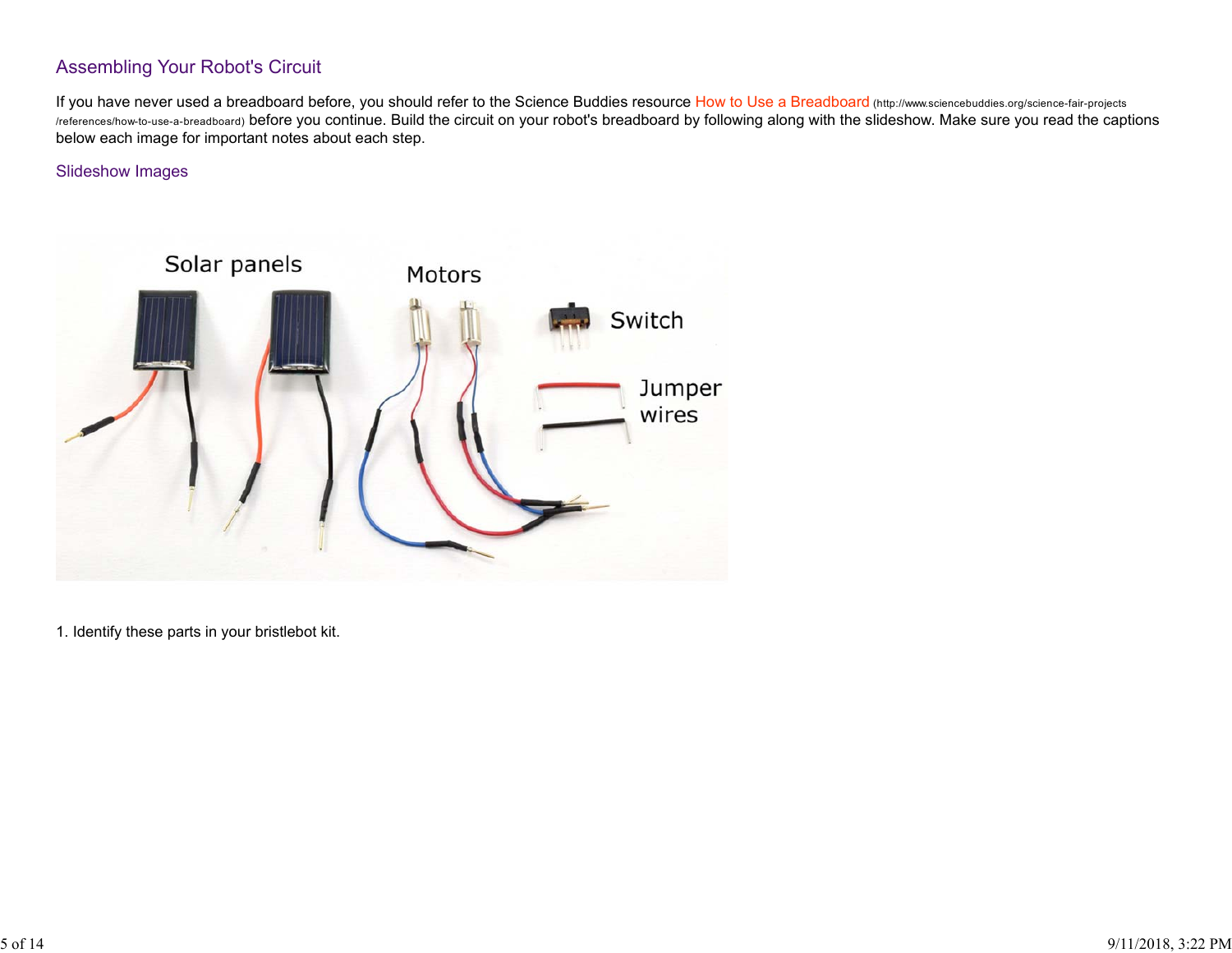

2. Orient the robot's body so the battery pack wires are facing to your right.

3. Blank breadboard. The breadboard in your kit does not have row and column labels. Labels are shown in the diagram for reference, but you will need to count the holes on your breadboard.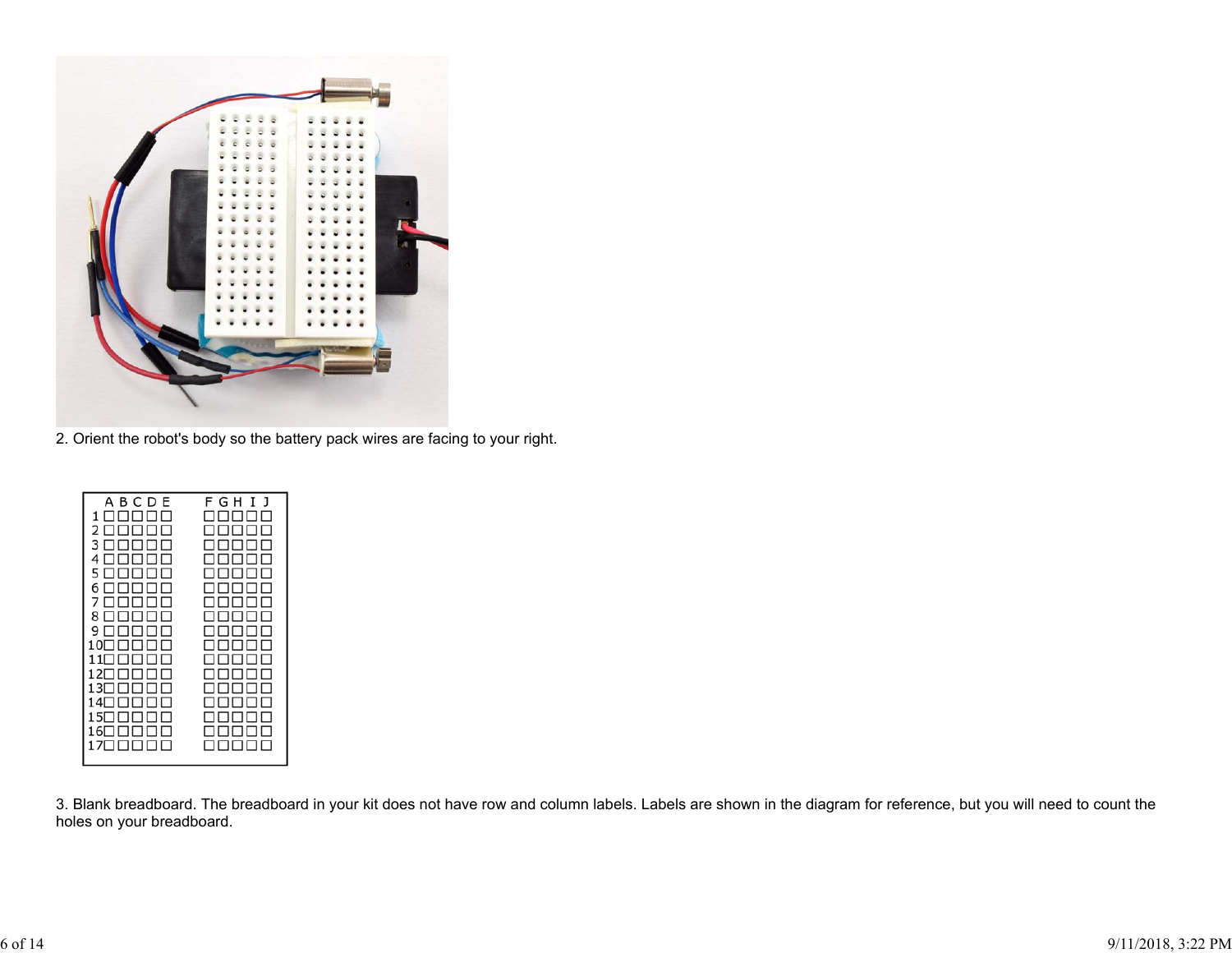4. Insert the power switch into holes J8, J9, and J10. The direction in which the switch is facing does not matter. Slide the switch 'up' toward row 1 of the breadboard.

| ABCDE<br>$\square$ $\bullet$<br>1<br>п<br>П<br>2<br>п<br>п<br>3<br>П<br>ы<br>ш<br>4<br>ПП<br>ПП<br>П<br>5 NNNNN<br>6 NNNNN<br>7 E L<br>1            <br>8 0 0 0 0 0 0 0 0 0 0<br>9<br>ПП<br>П<br>.<br>$10\Box$<br>П<br>. .<br>$11\Box$<br>12∏<br>13∏<br>14 1<br>15 $\Box$<br>П<br>16⊟ ⊟<br>ПП<br>$\perp$<br>1700000 | FGHIJ<br>ы<br>п<br>- 11 -<br>I<br>$\blacksquare$<br>$\Box$ $\Box$ $\Box$<br>⊓⊓<br>$\Box$<br>×<br>ппп<br>ш<br>I 1<br>noono |
|---------------------------------------------------------------------------------------------------------------------------------------------------------------------------------------------------------------------------------------------------------------------------------------------------------------------|---------------------------------------------------------------------------------------------------------------------------|
|                                                                                                                                                                                                                                                                                                                     |                                                                                                                           |
|                                                                                                                                                                                                                                                                                                                     |                                                                                                                           |

5. Connect the red jumper wire from E1 to G8.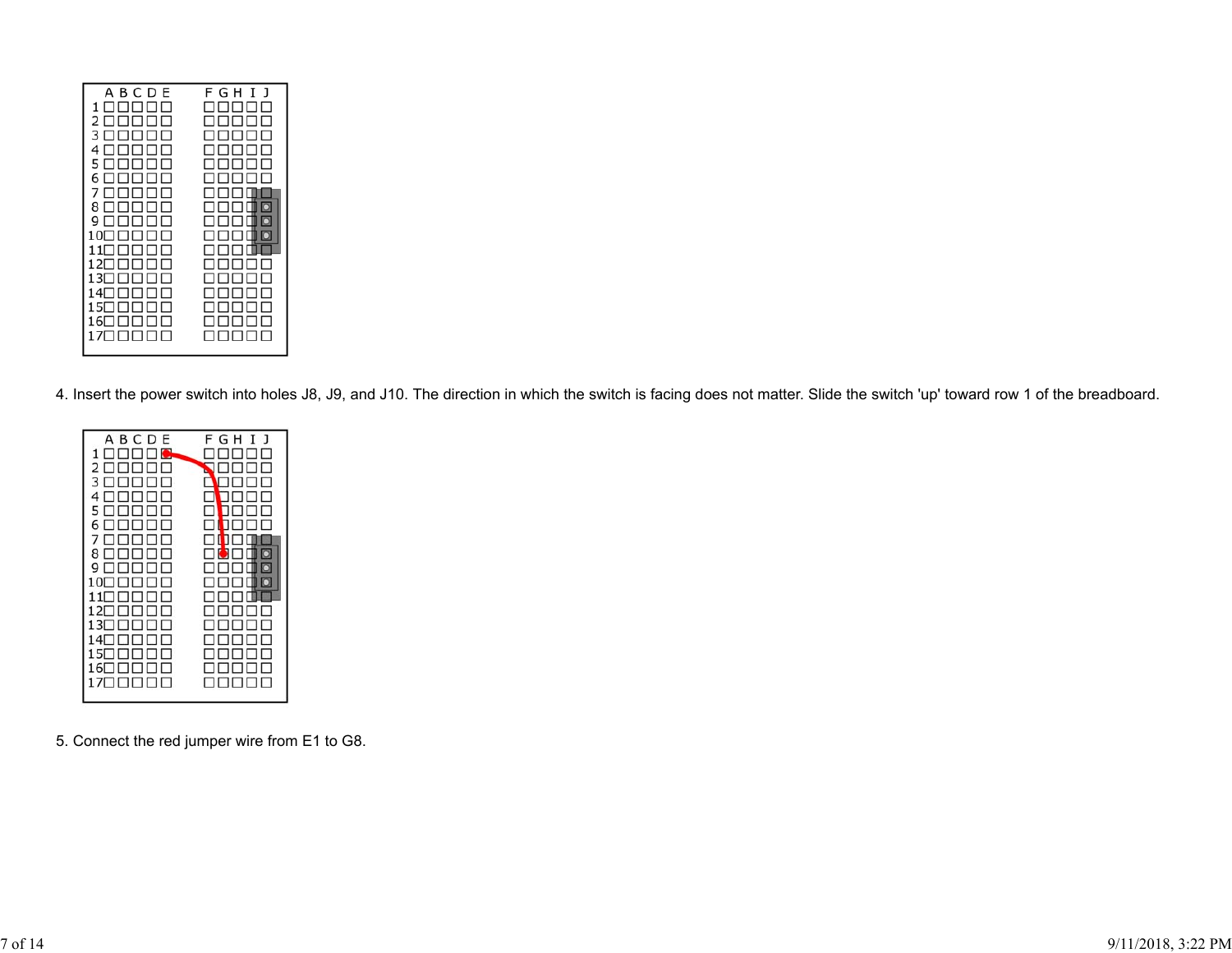

6. Connect the black jumper wire from F14 to E17.



7. Connect the top motor's red lead to F9 and the blue lead to H14.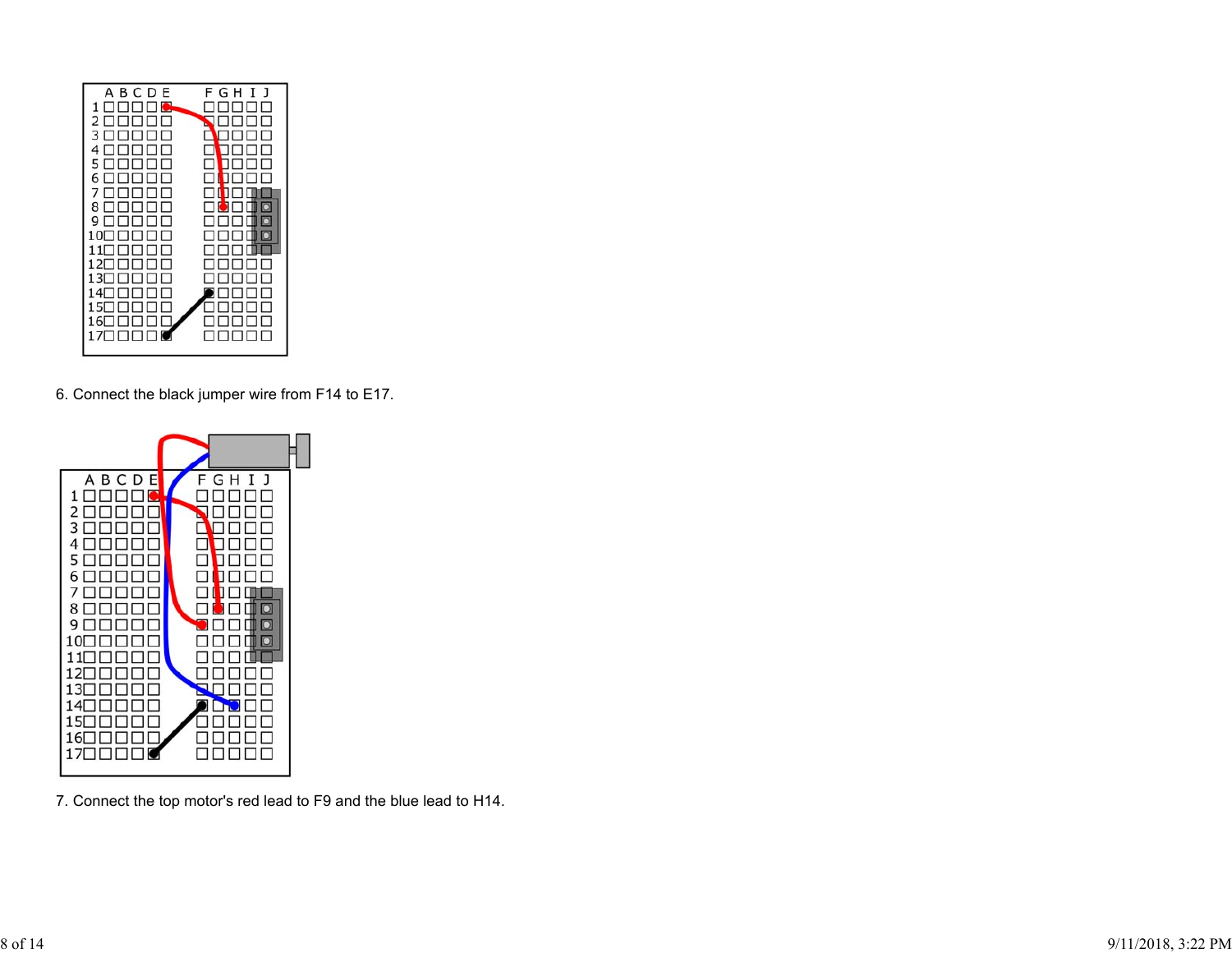

8. Connect the bottom motor's red lead to G9 and the blue lead to I14.



9. Connect the top solar panel's orange lead to C1 and the black lead to C9.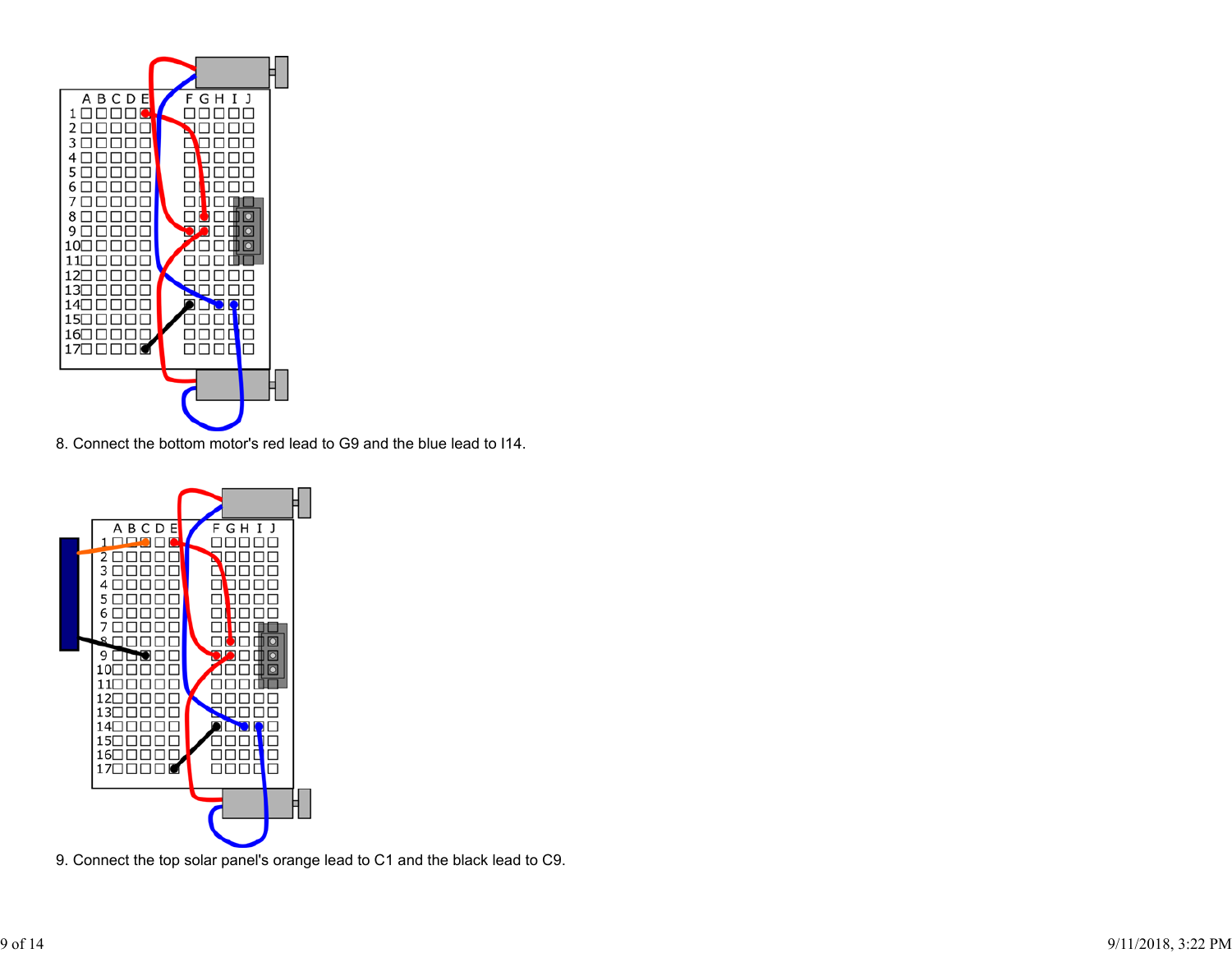

10. Connect the bottom solar panel's orange lead to D9 and the black lead to C17.



11. Connect the battery pack's red lead to G10 and the black lead to J14.

#### End of Slideshow Images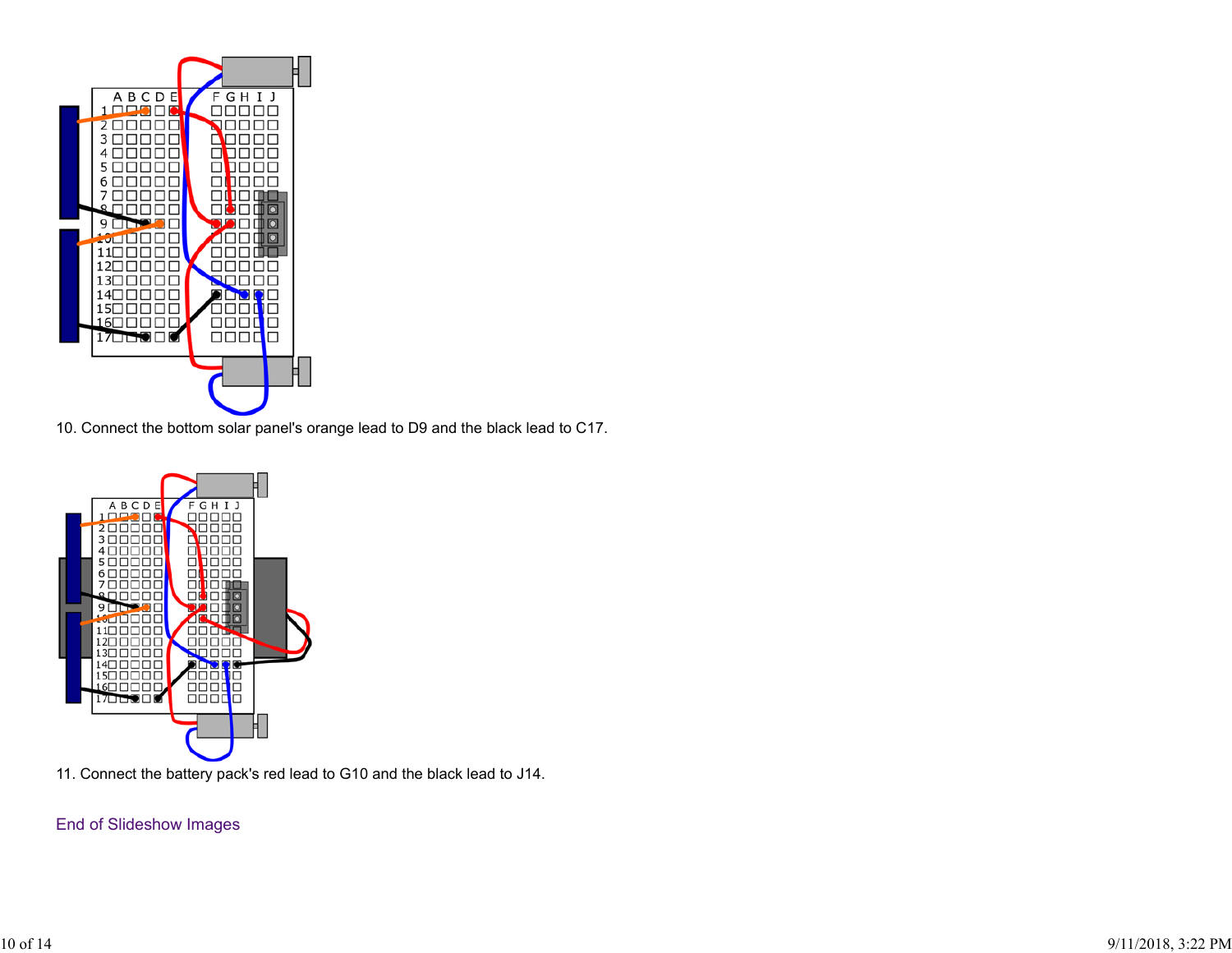### Comparing Solar and Battery Power

1. Use household materials to set up a "chute" to force your robot to go straight, like the one shown in Figure 2. Make sure you use a smooth, flat surface (the bristles will get stuck on rough surfaces like carpet).



**Figure 2.** An example course for the robot to drive on. The lid of the plastic container provides a smooth, flat surface, and the rulers act as walls to help the robot go straight.

- 2. In your lab notebook, set up a data table like Table 1. You will use the data table to record how long it takes the robot to go from one end of the course to the other in seconds (sec).
	- a. The exact weather conditions you are able to test may depend on the time of year and the climate where you live. However, remember that you need to test the project outside, in natural sunlight. The solar panels will not work under artificial light.
	- b. The order in which you do the following steps might also depend on the weather. For example, if you build your robot on a cloudy day, you can do the cloudy day trials first, and then the sunny day trials later.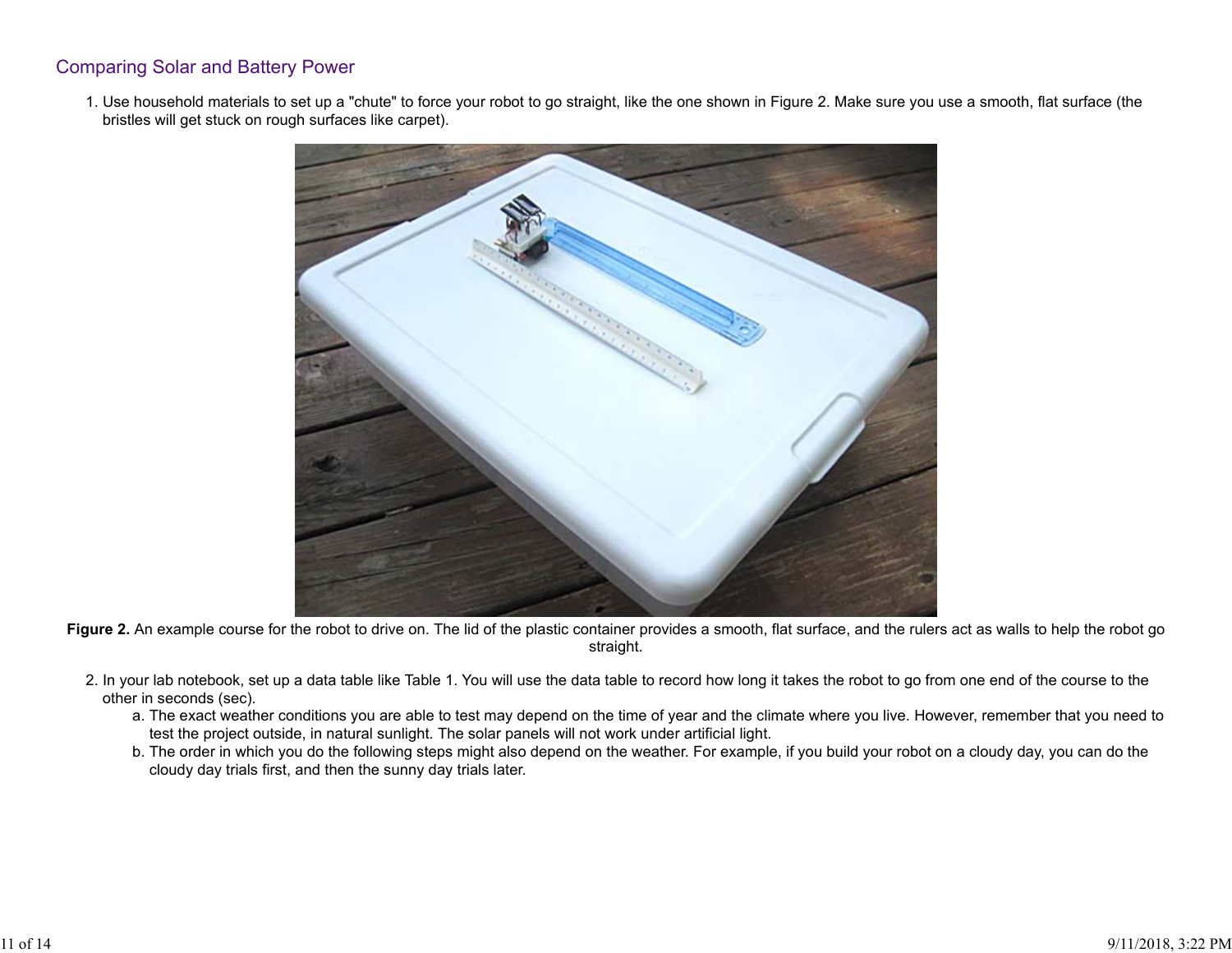| <b>Power Source</b> | <b>Weather Conditions</b> | Trial 1<br>(sec) | Trial 2<br>(sec) | Trial 3<br>(sec) | Average<br>(sec) |
|---------------------|---------------------------|------------------|------------------|------------------|------------------|
| <b>Battery</b>      | Full sunlight             |                  |                  |                  |                  |
| Battery             | Cloudy                    |                  |                  |                  |                  |
| <b>Battery</b>      | Nighttime                 |                  |                  |                  |                  |
| Solar panels        | Full sunlight             |                  |                  |                  |                  |
| Solar panels        | Cloudy                    |                  |                  |                  |                  |
| Solar panels        | Nighttime                 |                  |                  |                  |                  |

**Table 1.** Example data table to record how fast your robot can drive through the course.

- 3. Take the robot and your test course outside on a sunny day.
	- a. Get your stopwatch ready.
	- b. Slide the power switch "down" (toward row 17 of the breadboard) to set the robot to battery power.
	- c. Set the robot down on one end of your course. As soon as you do, start the stopwatch.
	- d. Watch your robot as it goes down the course. If it gets stuck against one wall, quickly give it a gentle nudge to knock it loose. If your robot consistently turns sharply to one side and always gets stuck as a result, see the Help (#help) section for suggestions.
	- e. As soon as the robot reaches the other end of the course, stop the stopwatch.
	- f. Record the time in your data table in the row for "battery power" and "full sunlight".
	- g. Repeat step 3 two more times and record the data in the appropriate trial columns.
- 4. Switch the robot to solar power by sliding the power switch "up" (toward row 1 on the breadboard). **Important**: Make sure the robot's solar panels are aimed directly at the sun, as shown in Figure 3. This will ensure that they receive the maximum amount of solar power possible. The wires connected to the solar panels are flexible, so you can bend them slightly to aim the panels toward the sun.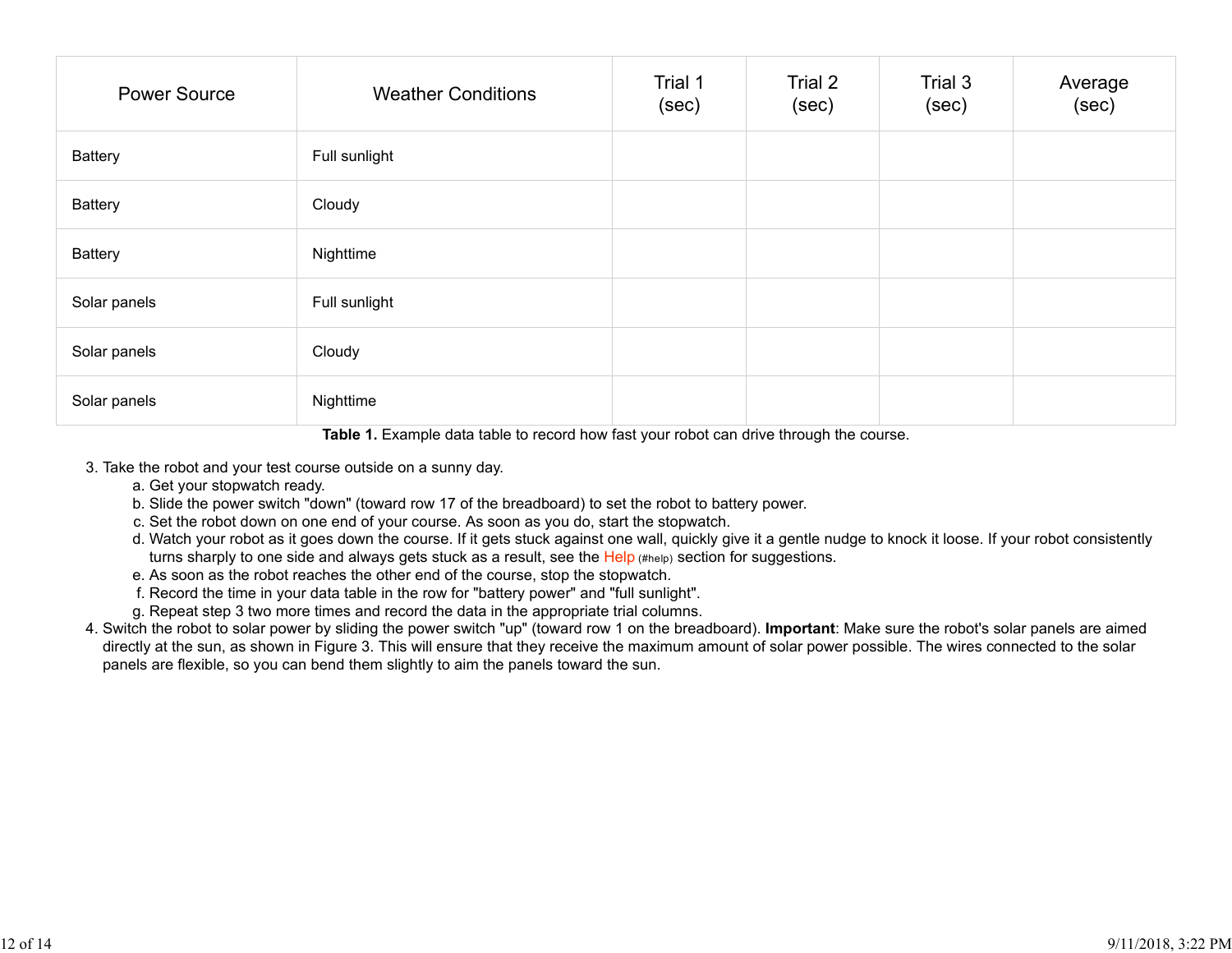

**Figure 3.** Make sure the solar panels are pointed directly toward the sun.

- 5. Repeat step 3 with the robot set to solar power instead of battery power.
- Wait for a cloudy day, and repeat steps 3–5. 6.
	- a. Optional: If you live in an area with a lot of sunlight during certain times of the year, it might not be feasible for you to wait for a cloudy day. Instead, try doing your test very early in the morning or very late in the evening, when the sun is low in the sky and not as strong as it is during the middle of the day. Adjust the labels of your data table if necessary (for example, from "cloudy" to "early morning").
	- b. Do your best to aim the solar panels directly at the sun through the clouds. You can guess where the sun is based on the time of day (ask an adult if you need help).
	- c. Make sure you record all your results in the appropriate row of your data table.
	- d. If the robot does not move at all, write "did not move" in the appropriate cell of the data table.
- 7. Take your robot and test course outside at night, and repeat steps 3–5. Remember to record all your results in your data table and write "did not move" if the robot does not move at all.
- 8. Analyze your data.
	- a. For each row of your data table, calculate an average for the three trials. For example, if the trials were 8 s, 10 s, and 12 s, the average would be (8 + 10 + 12) / 3 = 10 s. Do not include "did not move" data points in an average, since they do not have a numerical value. If the robot did not move for all three trials, also write "did not move" for the average.
	- b. Make a graph for the battery-powered data with the weather condition on the x (horizontal) axis and the average time to complete the course on the y (vertical) axis.
	- c. Make a second bar graph for the solar-powered data with the weather condition on the x (horizontal) axis and the average time to complete the course on the y (vertical) axis. If the robot did not move for all three trials for a certain data set, write "N/A", which stands for "not applicable," meaning you could not record any times.
	- Answer the following questions: d.
		- i. Did weather impact the robot's speed using solar power? If so, in which weather condition did the robot move fastest? What about slowest?
		- ii. Did weather impact the robot's speed using battery power? If so, in which weather condition did the robot move fastest?
		- iii. What are the advantages and disadvantages of running the robot on solar power compared to with the battery?
	- e. Now, it might be tempting to think about which power supply is "better" just based on the results of your experiment, but remember, there are some other factors to consider.